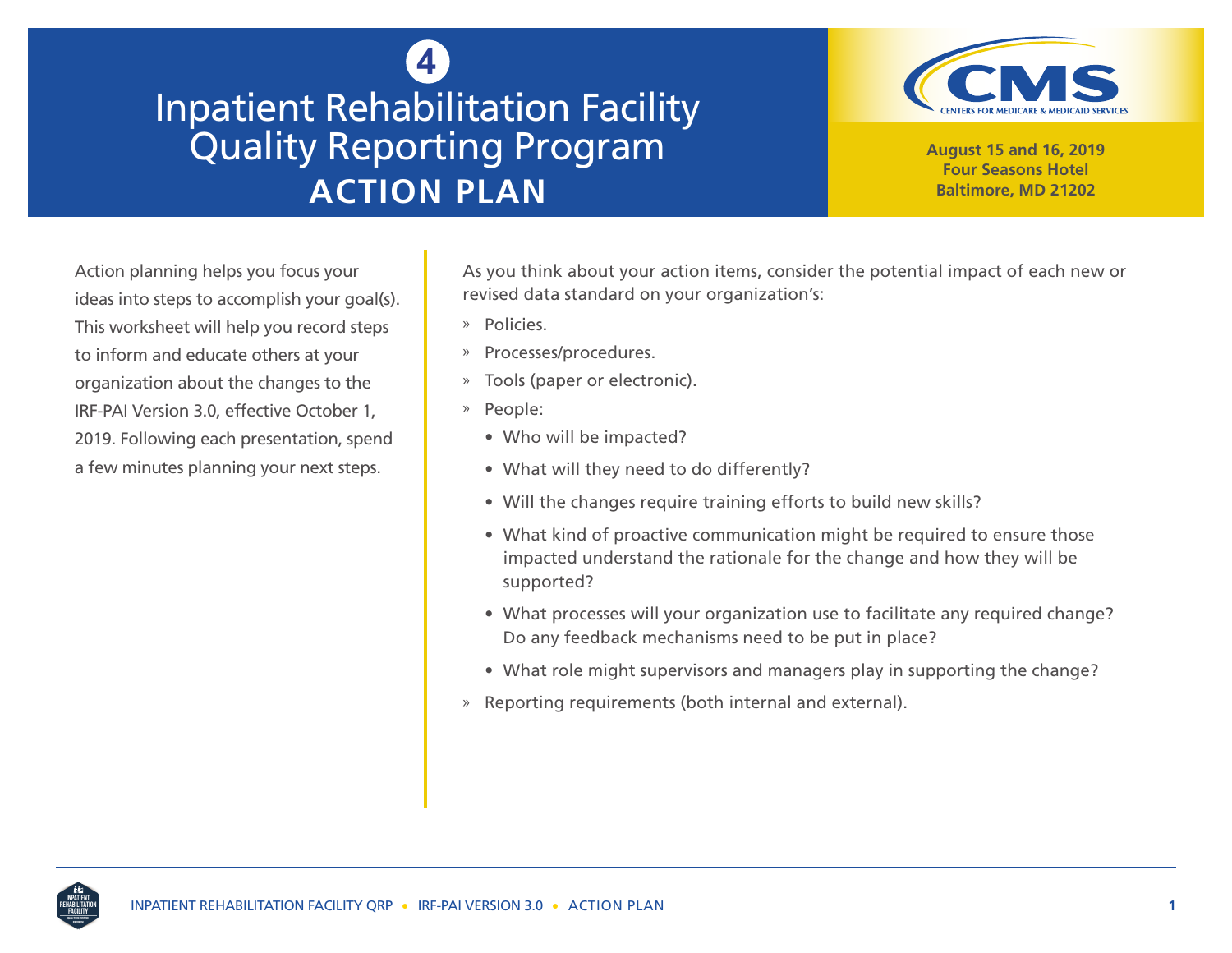| <b>Topic</b>                                                              | <b>Policies, Procedures,</b><br>Processes, and/or<br><b>Documentation Systems and</b><br><b>Tools Potentially Impacted</b> | <b>Action Steps Needed</b>                                                                                                                                                                                                                                                                                                                                                                                                                                                                                                                                                                                         | <b>Education Needed</b><br>(Topic and Audience)                                                                                                        | <b>Timeline</b>                                                                                                                                                                                                                                                                                     |
|---------------------------------------------------------------------------|----------------------------------------------------------------------------------------------------------------------------|--------------------------------------------------------------------------------------------------------------------------------------------------------------------------------------------------------------------------------------------------------------------------------------------------------------------------------------------------------------------------------------------------------------------------------------------------------------------------------------------------------------------------------------------------------------------------------------------------------------------|--------------------------------------------------------------------------------------------------------------------------------------------------------|-----------------------------------------------------------------------------------------------------------------------------------------------------------------------------------------------------------------------------------------------------------------------------------------------------|
| <b>Section M:</b><br><b>Skin Conditions</b><br>(Pressure<br>Ulcer/Injury) | • IRF policies related to<br>pressure ulcers/injuries and<br>documentation.<br>• Electronic health records.                | · Audit a random sample<br>of medical records to<br>assess compliance and<br>determine training needs.<br>• Provide a refresher<br>training on pressure<br>ulcer identification and<br>staging.<br>- Reinforce that reverse<br>staging of a pressure<br>ulcer is not acceptable<br>practice.<br>- Identifying pressure<br>ulcers that are present<br>on admission vs.<br>acquired during the IRF<br>stay.<br>- Review guidance on<br>Stage 3 and 4 pressure<br>ulcers that become<br>unstageable.<br>• Review current facility<br>policies and revise as<br>needed.<br>- Reeducate staff on any<br>policy changes. | • Nurses.<br>• Wound specialist.<br>• Quality Department<br>staff.<br>• Unit-based leader.<br>• Clinical educator.<br>• Medical Records<br>Department. | • Complete medical<br>record audit to<br>validate training<br>needs by 08/27/19.<br>• Finalize training<br>plan by 09/04/19.<br>• Provide refresher<br>training and policy<br>updates to clinical<br>staff by 09/20/19.<br>• Go-live with any<br>updated pressure<br>ulcer policies by<br>09/27/19. |

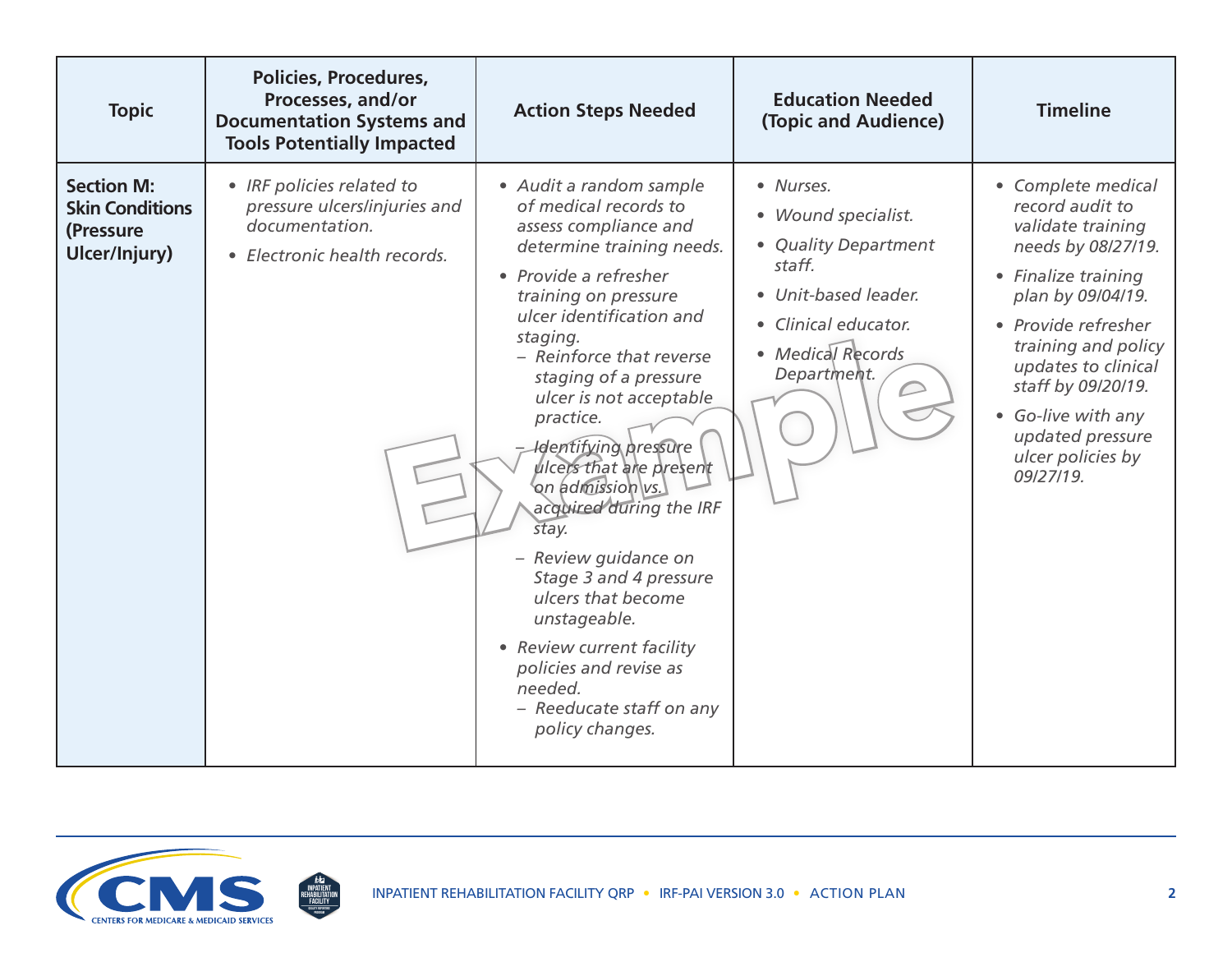| <b>Topic</b>                                                                                       | <b>Policies, Procedures,</b><br>Processes, and/or<br><b>Documentation Systems and</b><br><b>Tools Potentially Impacted</b> | <b>Action Steps Needed</b> | <b>Education Needed</b><br>(Topic and Audience) | <b>Timeline</b> |
|----------------------------------------------------------------------------------------------------|----------------------------------------------------------------------------------------------------------------------------|----------------------------|-------------------------------------------------|-----------------|
| <b>Overview of</b><br><b>IRF QRP and</b><br><b>Changes to</b><br>the IRF-PAI<br><b>Version 3.0</b> |                                                                                                                            |                            |                                                 |                 |
|                                                                                                    |                                                                                                                            |                            |                                                 |                 |

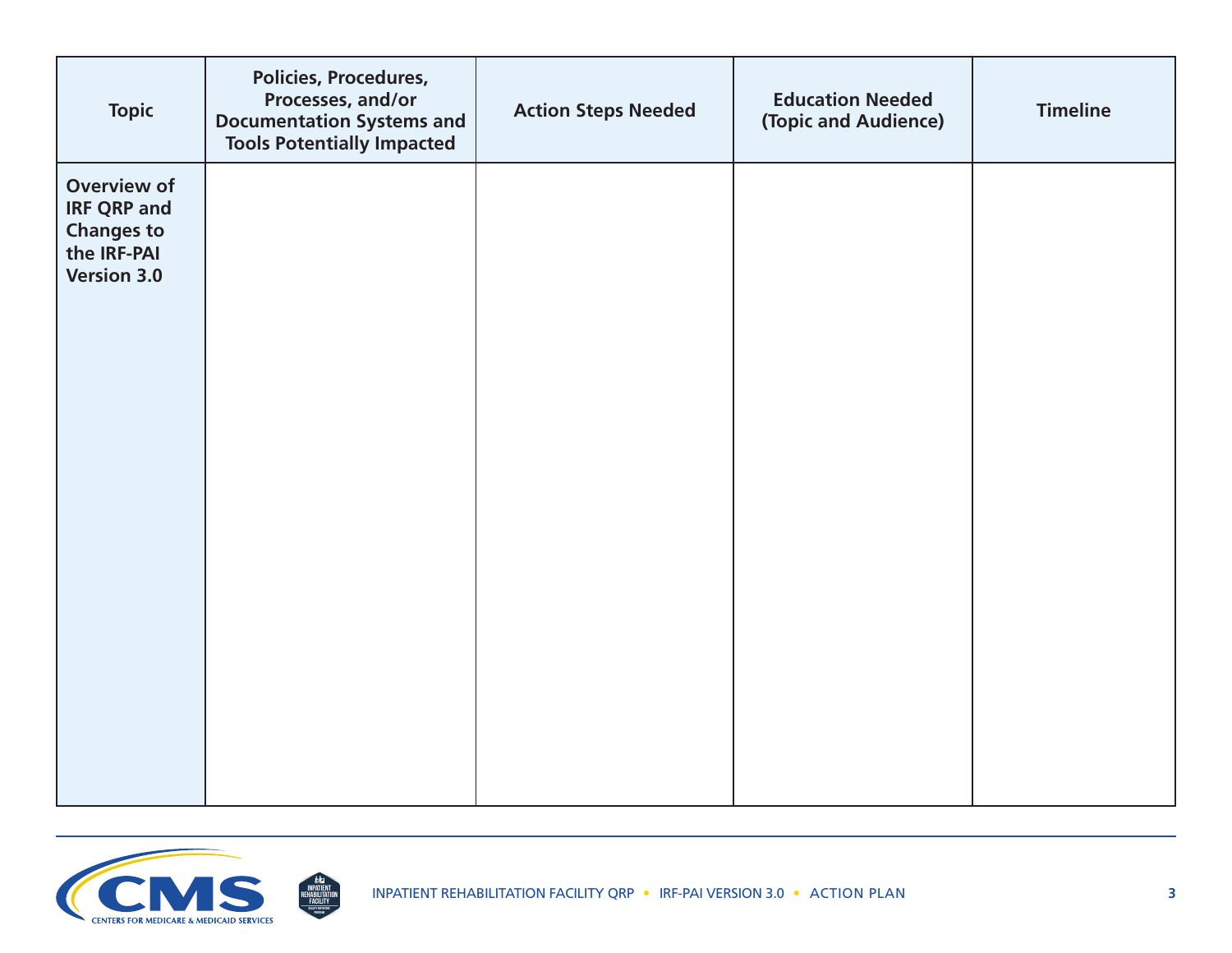| <b>Topic</b>                                                                  | Policies, Procedures,<br>Processes, and/or<br><b>Documentation Systems and</b><br><b>Tools Potentially Impacted</b> | <b>Action Steps Needed</b> | <b>Education Needed</b><br>(Topic and Audience) | <b>Timeline</b> |
|-------------------------------------------------------------------------------|---------------------------------------------------------------------------------------------------------------------|----------------------------|-------------------------------------------------|-----------------|
| <b>Section N:</b><br><b>Medications</b><br>(Drug<br>Regimen<br><b>Review)</b> |                                                                                                                     |                            |                                                 |                 |
|                                                                               |                                                                                                                     |                            |                                                 |                 |

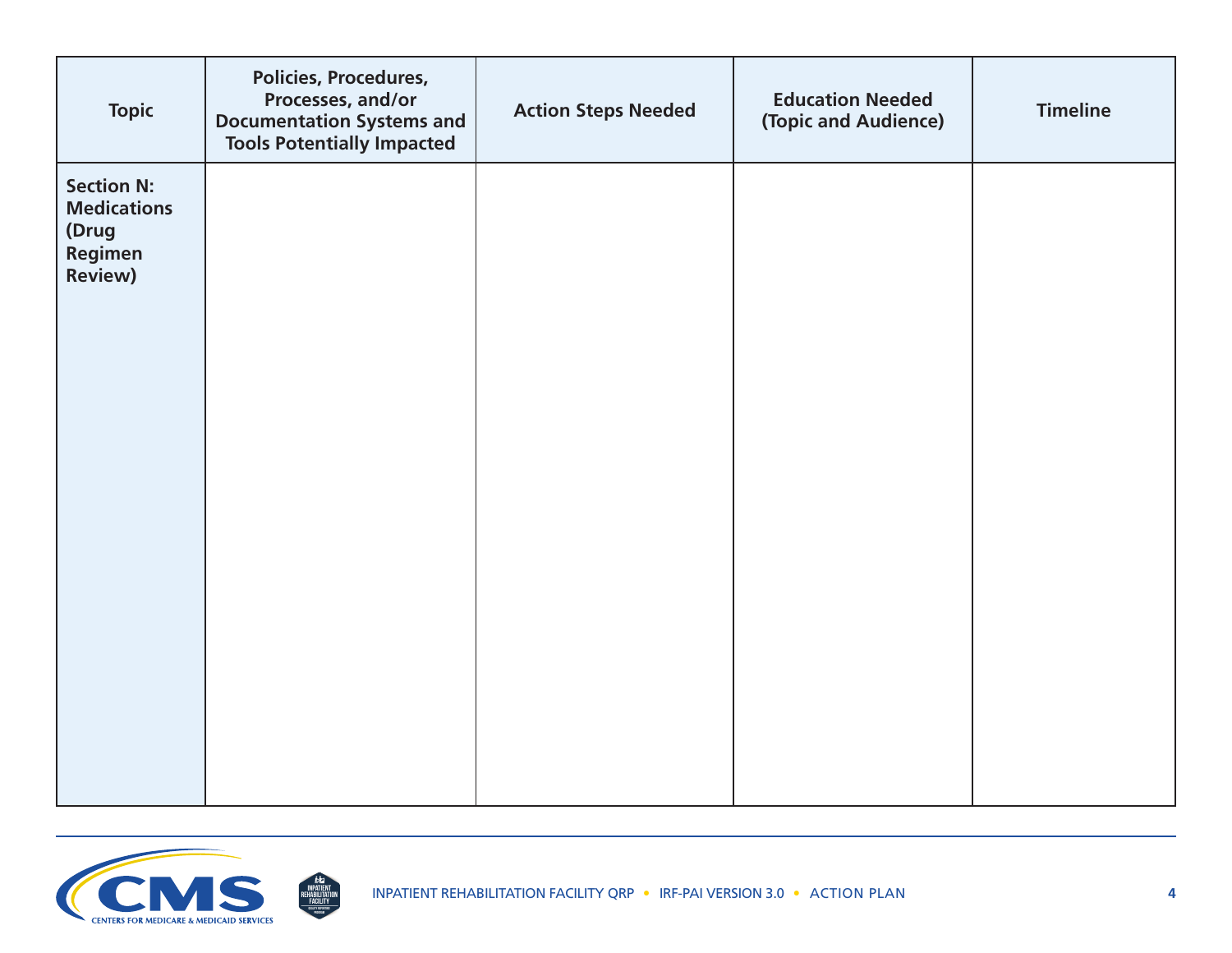| <b>Topic</b>                                                                    | <b>Policies, Procedures,</b><br>Processes, and/or<br><b>Documentation Systems and</b><br><b>Tools Potentially Impacted</b> | <b>Action Steps Needed</b> | <b>Education Needed</b><br>(Topic and Audience) | <b>Timeline</b> |
|---------------------------------------------------------------------------------|----------------------------------------------------------------------------------------------------------------------------|----------------------------|-------------------------------------------------|-----------------|
| <b>Section GG:</b><br><b>Functional</b><br><b>Abilities and</b><br><b>Goals</b> |                                                                                                                            |                            |                                                 |                 |
|                                                                                 |                                                                                                                            |                            |                                                 |                 |

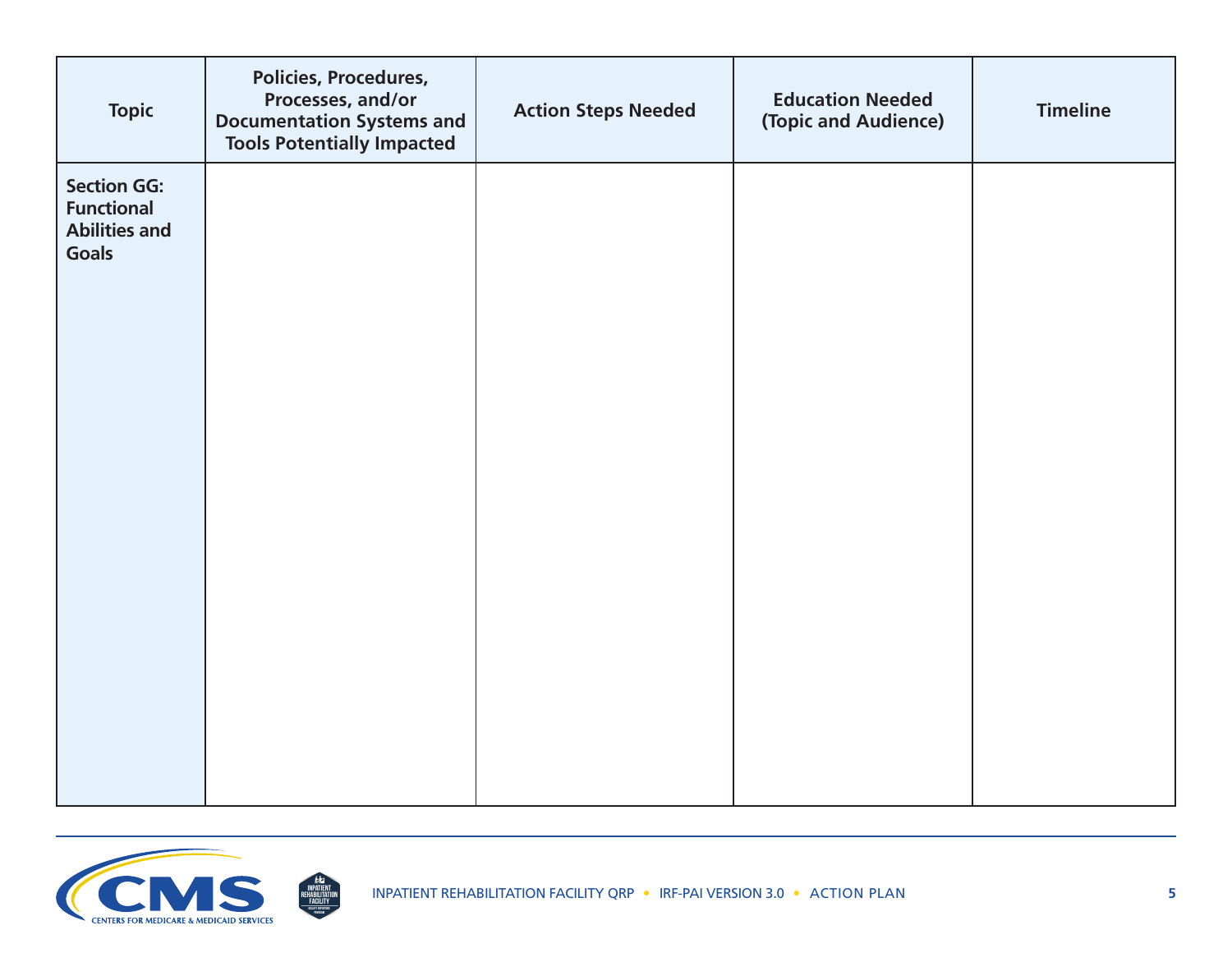| <b>Topic</b>                             | Policies, Procedures,<br>Processes, and/or<br><b>Documentation Systems and</b><br><b>Tools Potentially Impacted</b> | <b>Action Steps Needed</b> | <b>Education Needed</b><br>(Topic and Audience) | <b>Timeline</b> |
|------------------------------------------|---------------------------------------------------------------------------------------------------------------------|----------------------------|-------------------------------------------------|-----------------|
| <b>IRF Functional</b><br><b>Measures</b> |                                                                                                                     |                            |                                                 |                 |
|                                          |                                                                                                                     |                            |                                                 |                 |
|                                          |                                                                                                                     |                            |                                                 |                 |
|                                          |                                                                                                                     |                            |                                                 |                 |
|                                          |                                                                                                                     |                            |                                                 |                 |
|                                          |                                                                                                                     |                            |                                                 |                 |
|                                          |                                                                                                                     |                            |                                                 |                 |
|                                          |                                                                                                                     |                            |                                                 |                 |
|                                          |                                                                                                                     |                            |                                                 |                 |
|                                          |                                                                                                                     |                            |                                                 |                 |
|                                          |                                                                                                                     |                            |                                                 |                 |

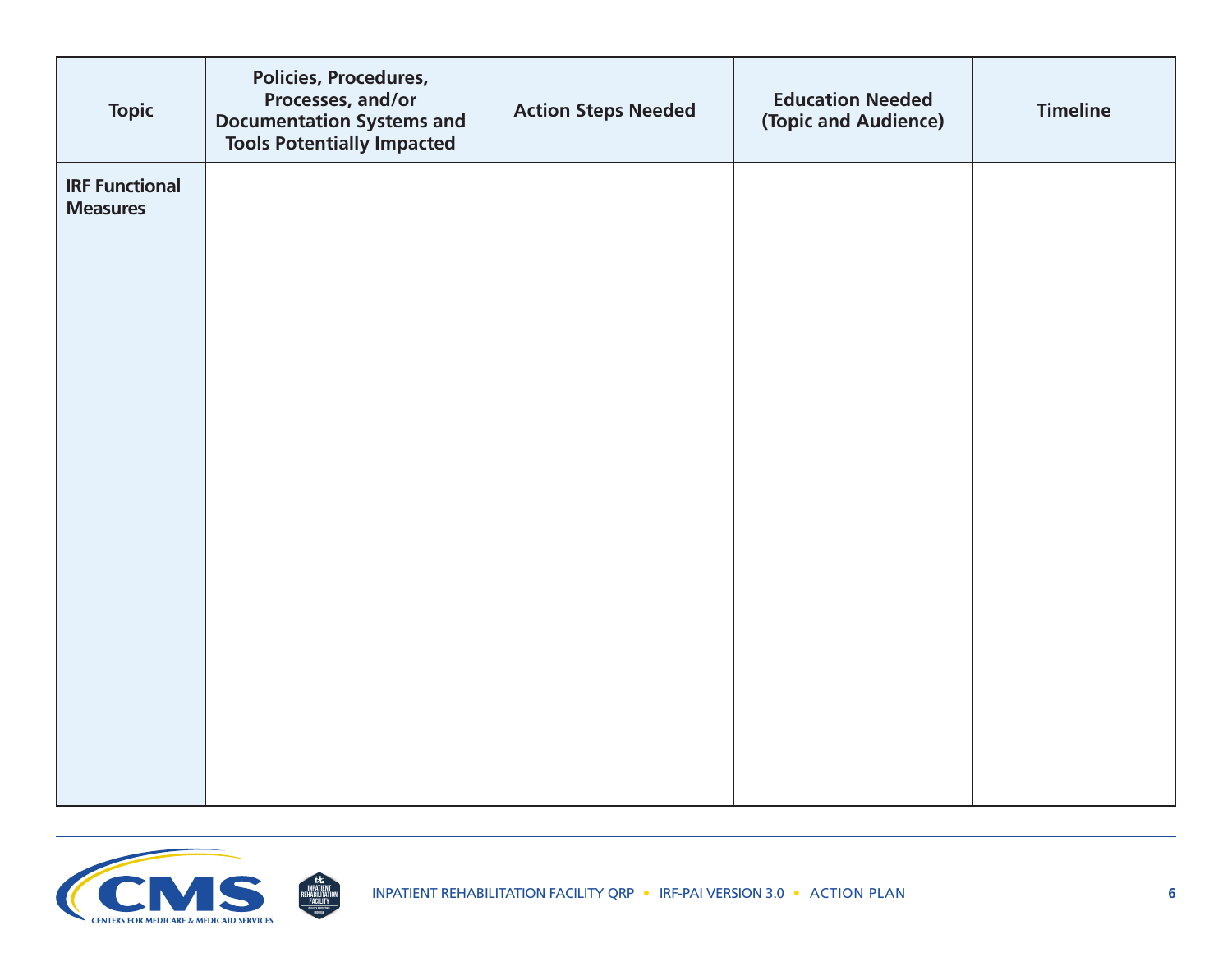| <b>Topic</b>                                                          | Policies, Procedures,<br>Processes, and/or<br><b>Documentation Systems and</b><br><b>Tools Potentially Impacted</b> | <b>Action Steps Needed</b> | <b>Education Needed</b><br>(Topic and Audience) | <b>Timeline</b> |
|-----------------------------------------------------------------------|---------------------------------------------------------------------------------------------------------------------|----------------------------|-------------------------------------------------|-----------------|
| <b>IRF Quality</b><br><b>Reporting</b><br>Program<br><b>Resources</b> |                                                                                                                     |                            |                                                 |                 |
|                                                                       |                                                                                                                     |                            |                                                 |                 |

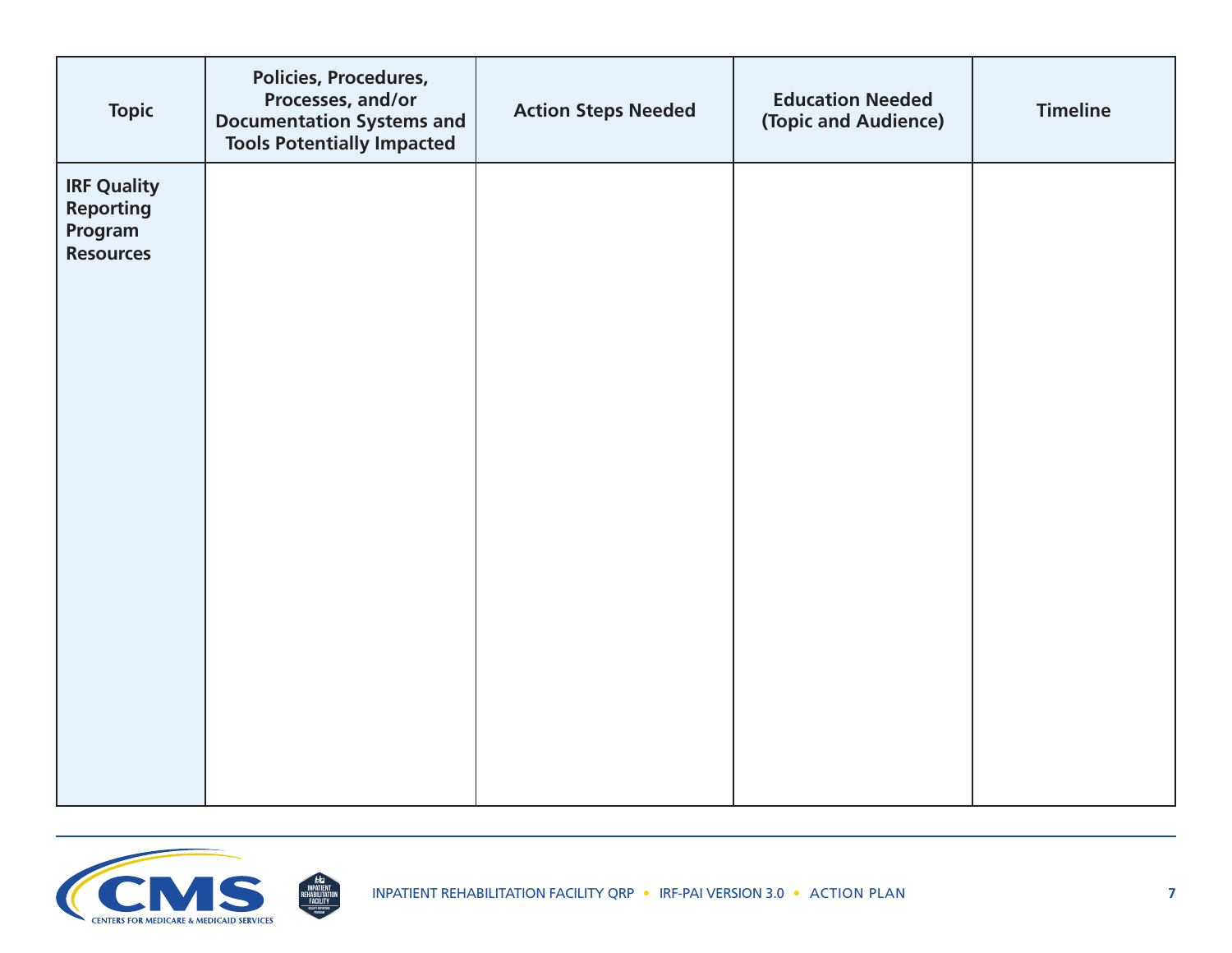| <b>Topic</b>                                                               | <b>Policies, Procedures,</b><br>Processes, and/or<br><b>Documentation Systems and</b><br><b>Tools Potentially Impacted</b> | <b>Action Steps Needed</b> | <b>Education Needed</b><br>(Topic and Audience) | <b>Timeline</b> |
|----------------------------------------------------------------------------|----------------------------------------------------------------------------------------------------------------------------|----------------------------|-------------------------------------------------|-----------------|
| <b>Section M:</b><br><b>Skin Conditions</b><br>(Pressure Ulcer/<br>Injury) |                                                                                                                            |                            |                                                 |                 |
|                                                                            |                                                                                                                            |                            |                                                 |                 |

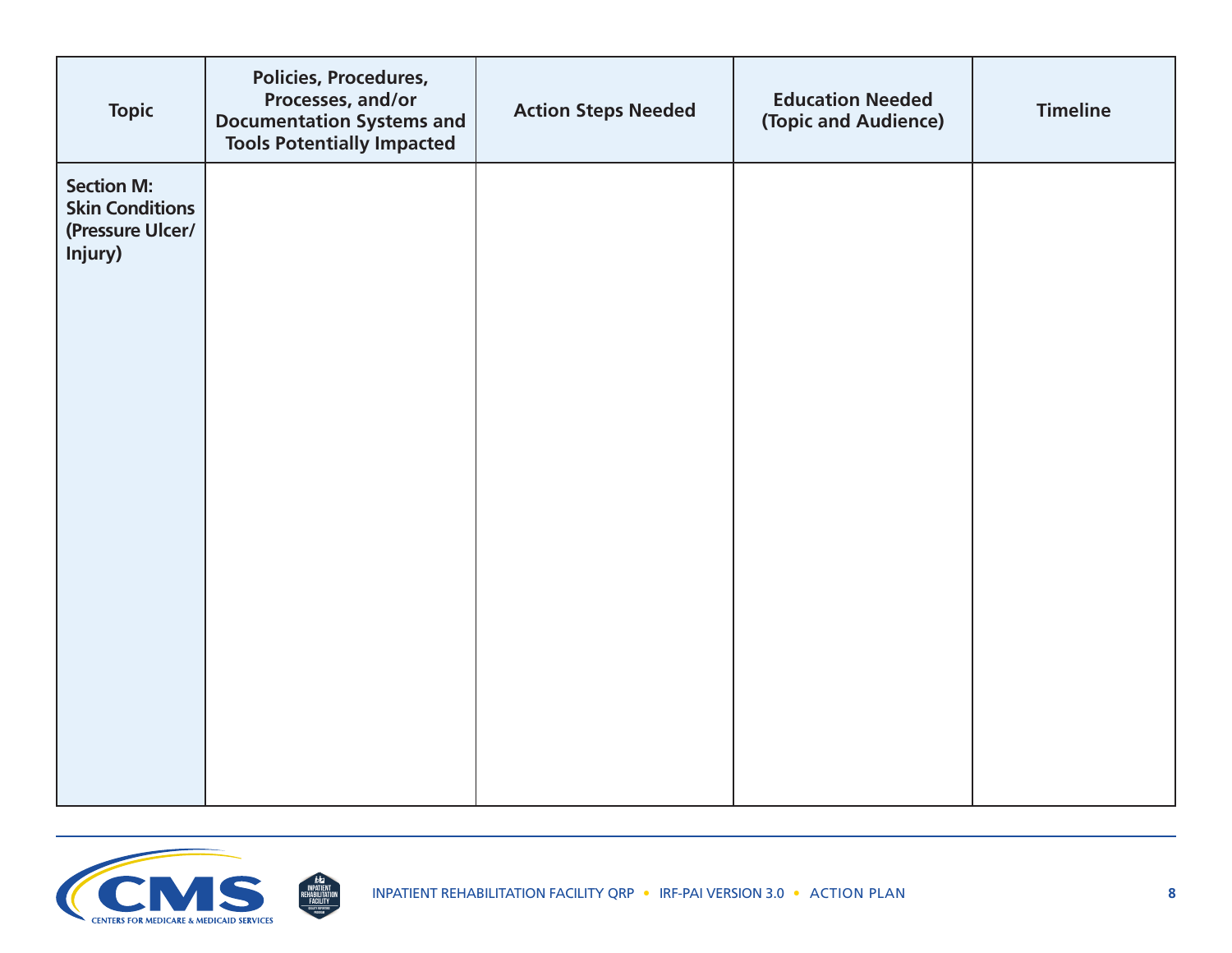| <b>Topic</b>                                                        | Policies, Procedures,<br>Processes, and/or<br><b>Documentation Systems and</b><br><b>Tools Potentially Impacted</b> | <b>Action Steps Needed</b> | <b>Education Needed</b><br>(Topic and Audience) | <b>Timeline</b> |
|---------------------------------------------------------------------|---------------------------------------------------------------------------------------------------------------------|----------------------------|-------------------------------------------------|-----------------|
| <b>IRF Quality</b><br><b>Reporting</b><br>Program<br><b>Reports</b> |                                                                                                                     |                            |                                                 |                 |
|                                                                     |                                                                                                                     |                            |                                                 |                 |